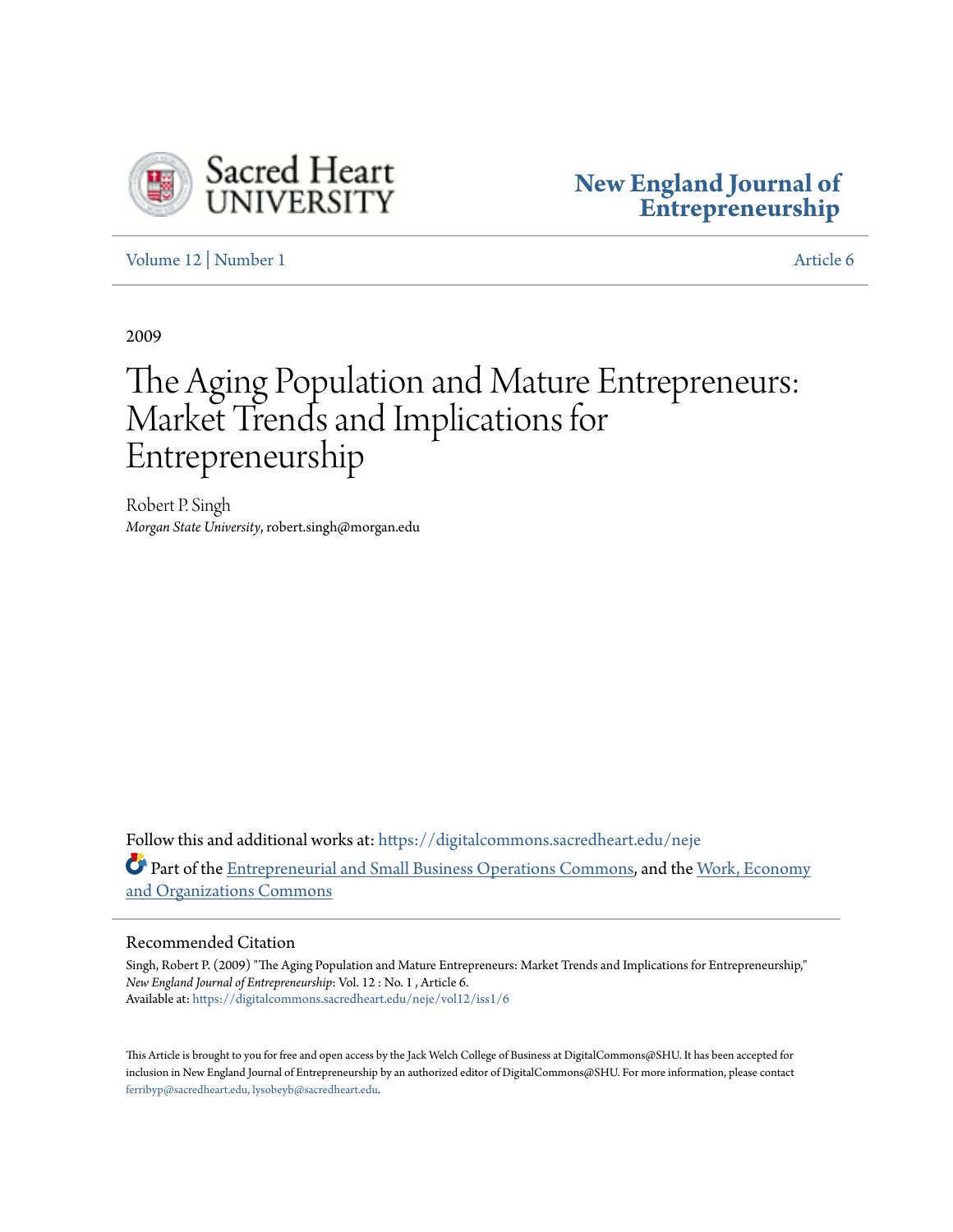# The Aging Population and Mature Entrepreneurs: Market Trends and Implications for Entrepreneurship

#### **Cover Page Footnote**

Minority and Women Entrepreneurs section of NEJE. Associate Editor, Miles K. Davis.

This article is available in New England Journal of Entrepreneurship: [https://digitalcommons.sacredheart.edu/neje/vol12/iss1/6](https://digitalcommons.sacredheart.edu/neje/vol12/iss1/6?utm_source=digitalcommons.sacredheart.edu%2Fneje%2Fvol12%2Fiss1%2F6&utm_medium=PDF&utm_campaign=PDFCoverPages)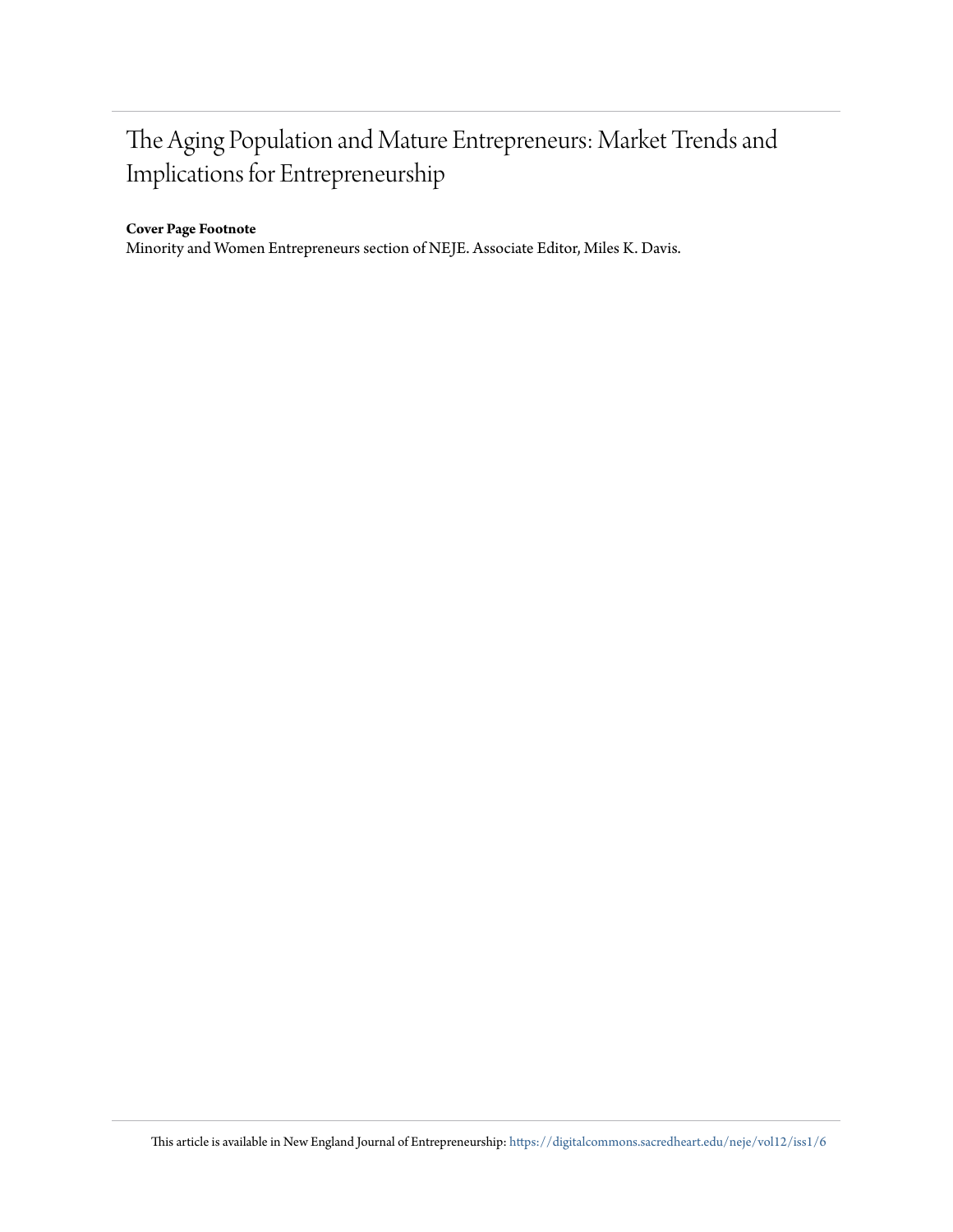## **The Aging Population and Mature Entrepreneurs: Market Trends and Implications for Entrepreneurship**

#### Robert P. Singh

**This article discusses the statistics and trends sur-<br>
rounding the rapidly aging U.S. population. Older<br>
workers will make up an increasing portion of the<br>
workforce and these individuals represent an important** *rounding the rapidly aging U.S. population. Older workers will make up an increasing portion of the workforce and these individuals represent an important growing demographic target market.While much has been written about the aging population and the potential for entrepreneurs to target this growing market, little research has been conducted on older entrepreneurs. They are a unique group and this article provides empirical results and discussion about the differences and importance of older entrepreneurs to the economy and as contributors to American society. Practical implications and future research directions are discussed.*

One of the most significant economic and sociodemographic trends in the United States is the aging of the American population. According to the U.S. Administration on Aging (AOA),one in eight (12.5%) Americans is now 65 years old or older. A century ago, just 4.1 percent of Americans were in that group. However, by 2030, it is expected that one in five Americans will be 65 or older (U.S.AOA 2007).As a result of medical advances,improved pharmaceuticals,and better education about healthy lifestyles, Americans are living longer, healthier lives. Thus, there have been, and will continue to be, significant changes to the demographic makeup of the United States.

In 2005, nearly 37 million Americans were 65 years old or older. By 2030, it is expected that the number of Americans who are 65 or older will nearly double to 71.5 million (Meyers 2007). By that time, this group of older Americans will represent more than 30 percent of all adults in the U.S. (Bosworth and Burtless 1997).These trends are not unique to the United States.The populations of major industrial countries are also aging rapidly. By 2030, those 65 and older will make up 40 percent of the adult populations in France and Great Britain, and an expected 50 percent of Germany and Japan (Bosworth and Burtless 1997).

When one looks at the sheer numbers of older Americans, the projections for the future, and the trends over the last several decades, it becomes clear that they represent a greater and greater percentage of the population.The "graying" of America, as well as other industrialized nations, presents both opportunities and challenges. For example, as the workforce gets older there are benefits of having more experience in the labor force, but the financial commitments of government programs such as Social Security and Medicare are also increasing (Bosworth and Burtless 1997; Pittock 2004).

The changing demographics have significant implications for entrepreneurship. For example, entrepreneurs are more likely to hire older workers and will have to become more cognizant of legal requirements, such as the Age Discrimination in Employment Act (ADEA) of 1967. The ADEA makes it illegal to discriminate against people who are older than 40 years of age. From a marketing perspective, the aging population represents a growing target market for entrepreneurs (e.g., Scarborough and Zimmerer 2005). As just one example of how this is creating new entrepreneurial opportunities, services such as for-profit hospice care have grown rapidly over the last 20 years (Newbold 2007). There is a significant shortage of geriatricians and the gap appears to be widening (Meyers 2007).Taking care of the elderly is already a multibillion dollar industry and the fact is that it will continue to grow.

Rather than look at the increasingly aging population as a target market for entrepreneurs to service, this article focuses attention on the unique qualities of older entrepreneurs, and discusses the growing need to promote entrepreneurship within the aging population. In coming decades, it is going to become more and more important for older Americans to remain financially productive.They will be living longer and they will represent a growing percentage of the population. Economic and sociodemographic realities would seem to support the need to promote entrepreneurship among older Americans.

To date, little research has focused on older entrepreneurs, and there has been little discussion of the growing importance of promoting entrepreneurship among the aging population. One of the major goals of this article is to draw attention to this unique group of entrepreneurs. Several guiding research questions are discussed, and then using General Social Survey (GSS) data they are tested. Following the empirical results, practical and academic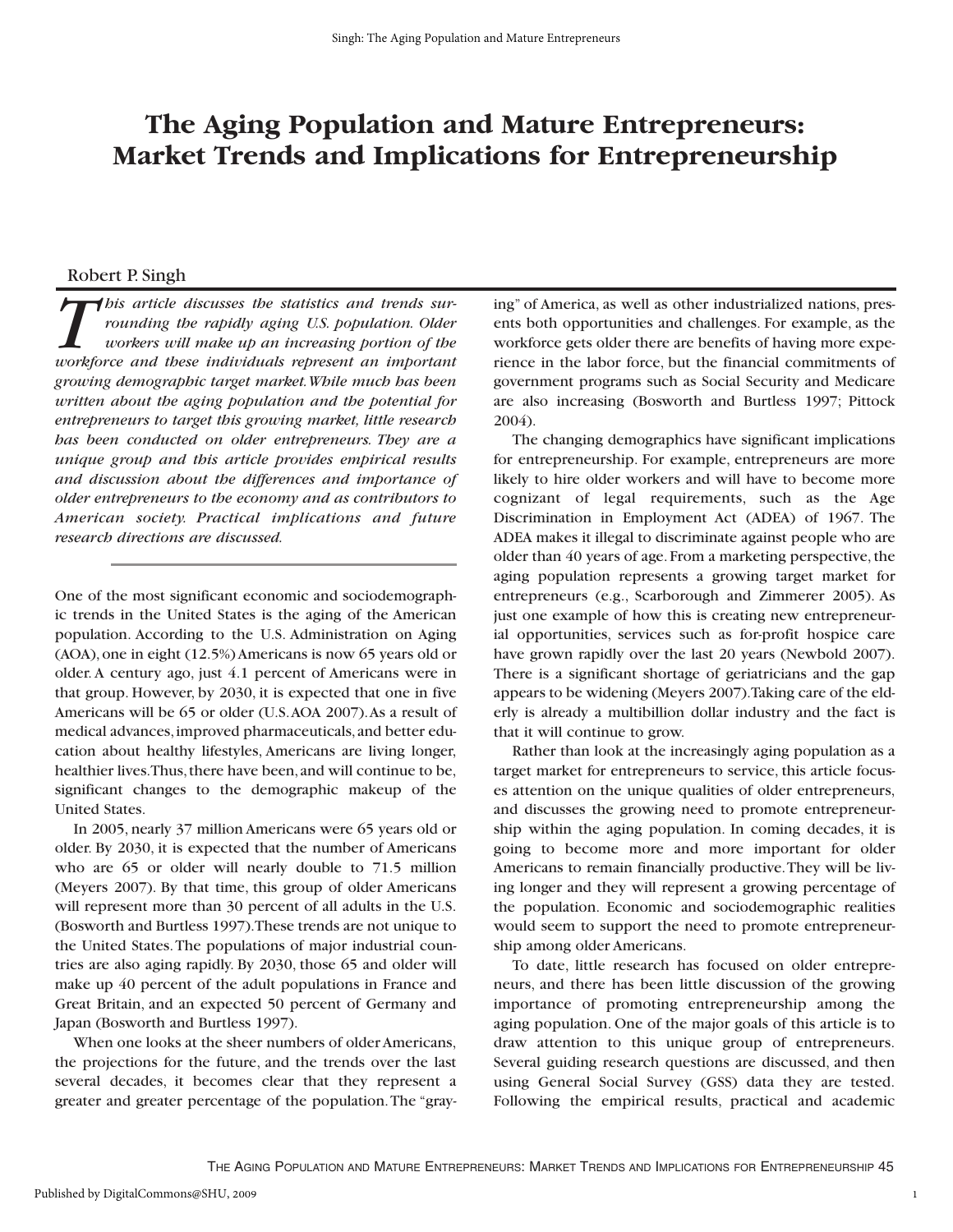research implications are discussed and future research directions are proposed.

#### **The Aging U.S. Population**

To better frame the issue of why the aging population is so important for policy-makers, entrepreneurship researchers, and entrepreneurs, one need only look at the growing numbers of aging Americans. In 2004, no U.S. state had more than 20 percent of its population over the age of 65; however, by 2025, it is expected that 30 states will (Pittock 2004). In addition, it is projected that over the next three to four decades, the number of Americans who are older than 85 will quadruple (Meyers 2007).Table 1 provides the actual growth of the aging population from 1980 to 2000, as well as projections through 2050.

From 1980 to 2000, the number of Americans aged 55 or older grew from just over 47 million to nearly 60 million (25% increase). By 2050, it is projected that the figure will more than double to more than 132 million people. In addition, the number of Americans 75 or older grew from 10 million in 1980 to 16.6 million in 2000.This represents a 67 percent increase in this group. Projected figures show that nearly 50 million Americans will be aged 75 or older in 2050. Not surprisingly, the growing number of older Americans is pushing up the median age of all Americans. Over the last 20 years, the median age of Americans rose from 32 years to 37

years. Over the next 20 years, the median age will increase to more than 40 years.

These figures illustrate the rapid aging of the American population. They also demonstrate the growing size of the aging market in the United States. Entrepreneurs who are able to offer products and services that cater to this market should find it attractive because of its overall size and the rate of expansion, which promises to be quite strong for the next several decades. Given the growing number of older individuals in the U.S. population, it is likely that there will be a greater number of older entrepreneurs in the marketplace. Learning more about this group of entrepreneurs is important because there is likely to be a growing need to spur entrepreneurship among the members of this group.Some of the major reasons for this are discussed below.

#### **The Need to Promote Entrepreneurship within the Aging Population**

From a fiscal standpoint, older Americans have wide-ranging economic backgrounds. For example, 11 percent of Americans who are 65 or older live below the poverty line (Pittock 2004).This is slightly lower than the overall poverty rate of 12.7 percent for all Americans (U.S. Census Bureau 2005).At the same time, nearly the same percentage of older Americans earns incomes over \$50,000 (Whitman and Purcell 2006). Based on these figures, it appears that older

| <i>Item</i>                  | 1980             | 1990            | 2000            | 2010            |
|------------------------------|------------------|-----------------|-----------------|-----------------|
| Total U.S. population        | 226,546 (100%)   | 248,791 (100%)  | 281,425 (100%)  | 308,936 (100%)  |
| Americans 55 years and older | $47,253(20.9\%)$ | 52,200 (21.0%)  | 59,267 (21.1%)  | 76,429 (24.7%)  |
| Americans 65 years and older | 25,550 (11.3%)   | 31,084 (12.5%)  | 34,992 (12.4%)  | 40,244 (13.0%)  |
| Americans 75 years and older | $9,969(4.4\%)$   | 13,036 (5.2%)   | $16,601(5.9\%)$ | 18,974 (6.1%)   |
| Median U.S. population age   | 30.0             | 32.8            | 35.3            | 37.8            |
|                              |                  |                 |                 |                 |
| <i>Item</i>                  | 2020             | 2030            | 2040            | <i>2050</i>     |
| Total U.S. population        | 335,805 (100%)   | 363,584 (100%)  | 391,846 (100%)  | 419,854 (100%)  |
| Americans 55 years and older | 97,363 (29.0%)   | 110,831 (30.5%) | 121,679 (31.0%) | 132,427 (31.5%) |
| Americans 65 years and older | 54,632 (16.3%)   | 71,453 (19.7%)  | 80,050 (20.4%)  | 86,706 (20.7%)  |
| Americans 75 years and older | 22,853 (6.8%)    | 33,506 (9.2%)   | 44,580 (11.4%)  | 48,763 (11.6%)  |
| Median U.S. population age   | 39.1             | 40.1            | 40.7            | 41.0            |

**Table 1. Changing U.S. Demographics as a Result of Aging** (Based on U.S.Census Bureau Figures and Projections)

Note: Population figures are in 1000s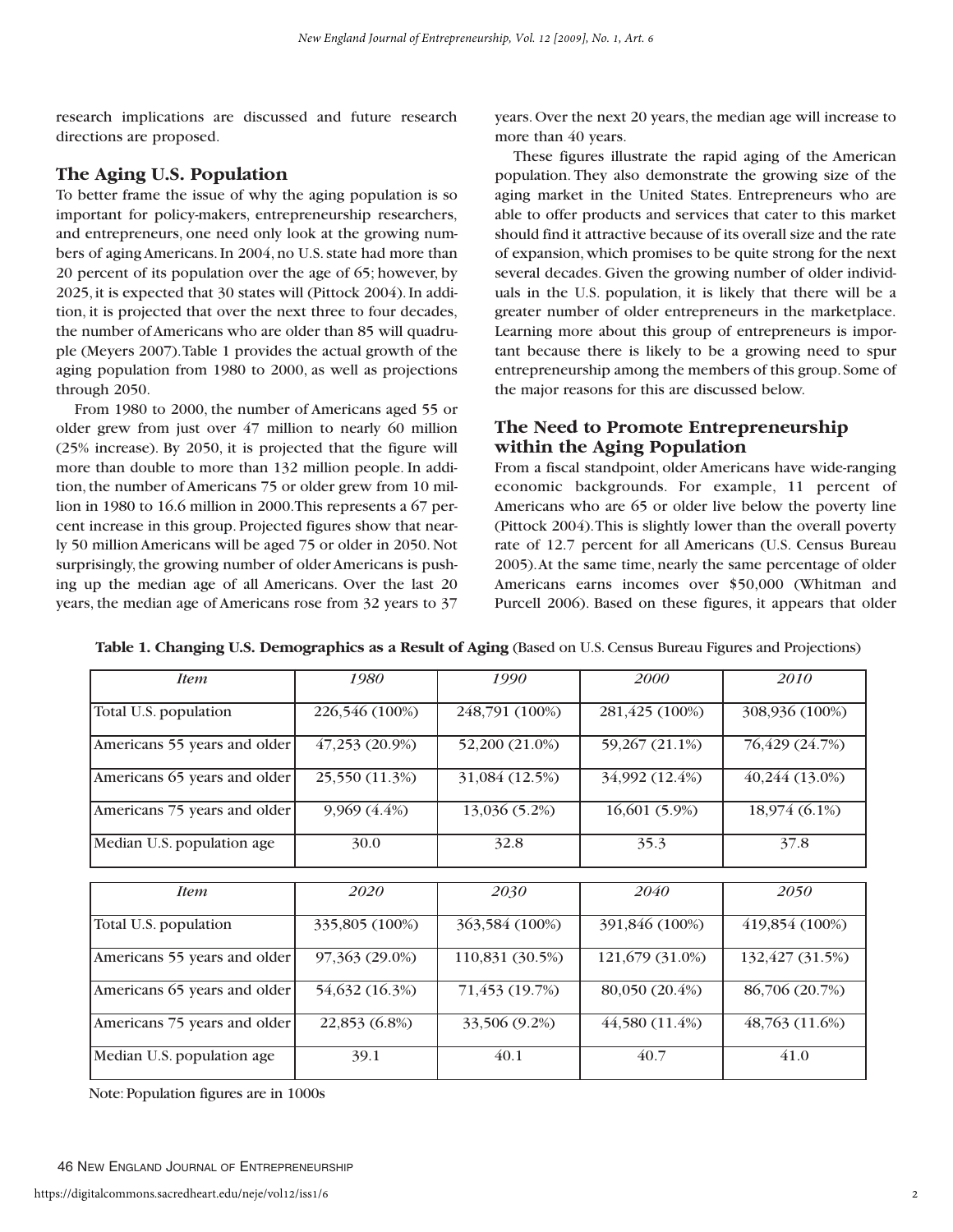Americans are doing better financially than average Americans today. However, with Americans living longer, their retirement savings and pension benefits will have to be stretched over a longer period, which may increase financial pressures for older individuals.There is also a looming issue that may drive the numbers in poverty much higher. Of all Social Security beneficiaries aged 65 and above, nearly 70 percent receive more than half of their income from Social Security (Whitman and Purcell 2006). Given the growing concerns about the future long-term solvency of the Social Security program, this may be an economic time bomb just waiting to go off.

Pittock (2004 p. 252) notes

Forty years ago, the number one concern of our seniors was dying. Now their top concern is that they will outlive their assets. Isn't that something? People are worried about what's going to happen to them financially—and we've seen that they have good cause for concern.

Their second concern is whether they will be able to maintain their independence. It ties back to the financial part.They want to remain independent.

It is critical that the growing number of older people have options and the ability to maintain their economic status. It is likely that firms will require the services of greater numbers of older workers to maintain global competitiveness. In addition, as discussed in this article, there are good reasons to expect older Americans to choose entrepreneurship.They will be even bigger contributors to the global economy over the next several decades,and understanding the unique qualities and needs of older entrepreneurs may help push economic growth.

#### **Research Focus**

The primary objective of this article is to draw research attention to the importance of older entrepreneurs, as they have not been well studied in the past. Although there are no a priori theoretically based hypotheses, several areas of research guided the investigation. These were educational attainment, personal financial situation, and having an entrepreneurial father.

The discussion in this article is data driven, and I recognize that data is not theory (e.g., Sutton and Staw 1995), however, I also view this work as exploratory and important because it examines entrepreneurs who have been largely ignored in the literature. I take the view of Weick (1995) that data analysis is critical to theory development. In addition, as DiMaggio (1995) points out, theory construction is social construction that often takes place after the fact. For these reasons, I believe the empirical tests and the discussion of results that follow are important because they can help shed light on the subject of entrepreneurship among older Americans.

#### *Educational Attainment*

Entrepreneurship theory has established a clear link between educational attainment and entrepreneurship (Fairlie 2004; Hisrich, Peters, and Shepherd 2005; Scarborough and Zimmerer 2005). Vesper (1980) found that between 60 and 90 percent of his sample of successful new businesses relied primarily on their education and experiences as sources of ideas for their businesses. Education has also been found to increase entrepreneurial intentions (Clark,Davis,and Harnish 1984) as well as opportunity search (Shook, Priem, and McGee 2003); therefore, it is considered a key determinant to self-employment (Walstad and Kourilsky 1998). This is not really surprising when one considers the challenges that many entrepreneurs face in obtaining credit and financing for their businesses as well as the planning, managerial and technical knowledge and experience that are required for success.

Educational attainment of Americans has steadily increased over the last several decades (U.S. Census Bureau 2007). In 1960, just over 41 percent of Americans earned a high school degree, and just 7.7 percent earned a college degree. In 2005, more than 85 percent of Americans had earned a high school diploma and 27.6 percent had earned a college degree. Given this trend, it is less likely for older Americans to have earned college degrees, or even high school degrees.This may serve as a drag on the rate of entrepreneurship. It is also likely that older entrepreneurs had lower educational attainment levels than younger entrepreneurs, because as a group, older Americans have lower educational attainment levels than younger Americans.

#### *Financial Situation*

Although, many firms start out with a small amount of capital provided by the founder, and little wealth is required to enter most entrepreneurial ventures (Hurst and Lusardi 2004; van Gelderen,Thurik, and Bosma 2005), those persons having a higher net worth are more easily able to leverage their net worth to obtain sufficient degrees of venture financing through external sources, if necessary for successful venture start-up and operation. A person's asset level has been found to play an important role in determining whether they choose self-employment over working for others (Blanchflower and Oswald 1998; Fairlie 1999; 2004). Research has shown that having access to capital at the startup phase affects firm size (van Gelderen,Thurik, and Bosma 2005) as well as the ability to sustain it operations (Bates 2000; 2006). Some potential entrepreneurs never take the plunge because they are unable to assemble sufficient financial capital to start their firms (Bates 2000; 2006).Thus, having higher asset and net worth levels affords individuals easier access to capital,and subsequently entry into self-employment.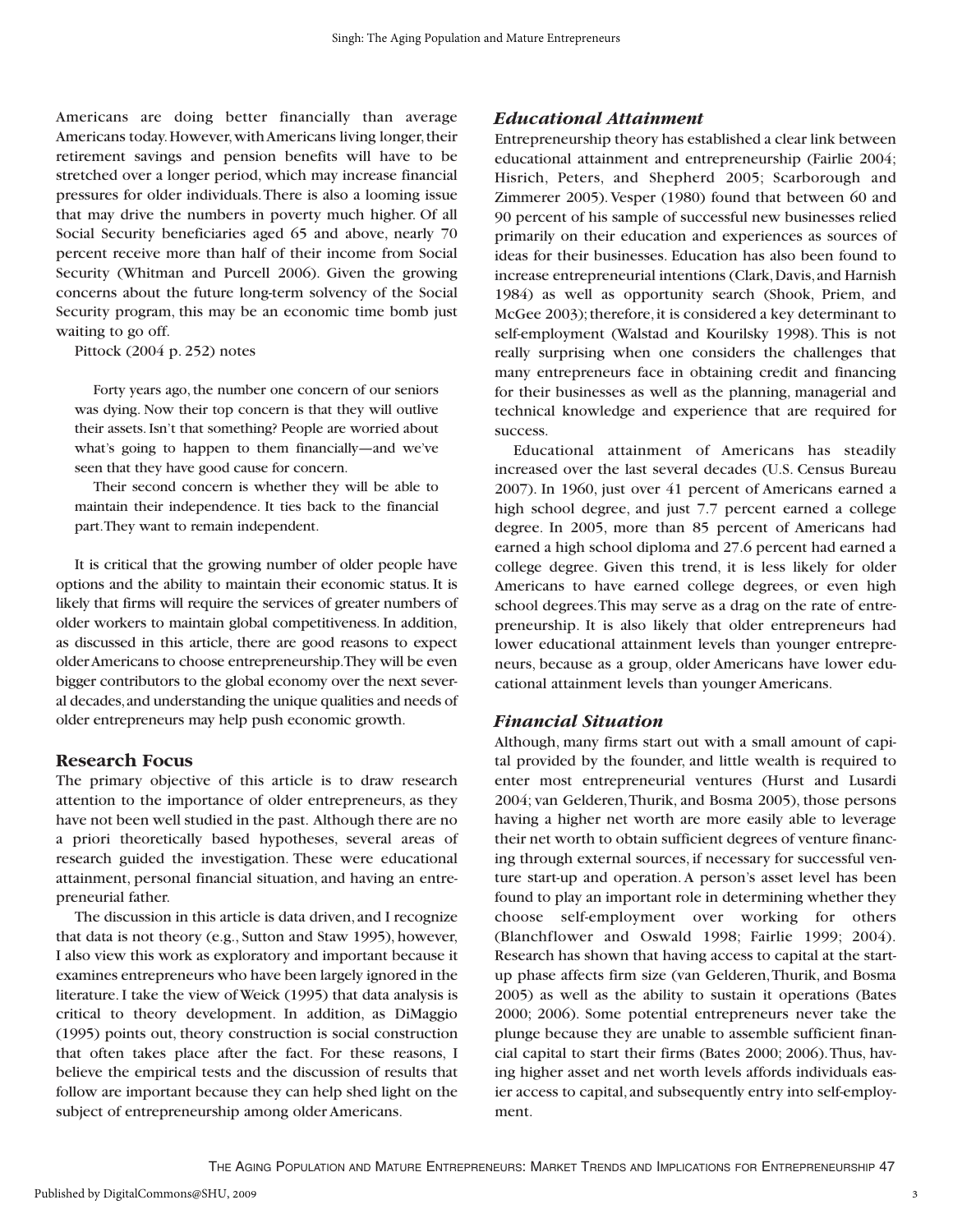For many older Americans, financial obligations such as mortgages or the costs of raising and educating children are no longer a factor.They have paid off their houses and their children have graduated from college and/or moved out on their own. In addition, given the lower rate of poverty for older entrepreneurs and the fact that a fairly large percentage of older Americans make more than \$50,000 per year, it is possible that they have enough access to start-up capital in their personal financial portfolios.

#### *Having Fathers Who Were Entrepreneurs*

A significantly higher percentage of entrepreneurs have fathers who are/were self-employed than nonentrepreneurs (Hisrich, Peters, and Shepherd 2005; Hundley 2006). In fact, the offspring of entrepreneurs are two to three times more likely than those who do not have entrepreneurial parents to become entrepreneurs themselves (Lentz and Laband 1990; Fairlie 1999; Dunn and Holtz-Eakin 2000; Hout and Rosen 2000). It is possible that there is an "entrepreneurial gene" (Nicolaou et al. 2008) that has yet to be identified, but research on this subject has been limited. Instead, researchers have focused on more tangible benefits of having entrepreneurial parents.

Dunn and Holtz-Eakin (2000) argue that financial and human capital benefits are two possible explanations for why the offspring of the self-employed display a greater propensity to become entrepreneurs.The financial capital explanation refers to the fact that capital market constraints limit an entrepreneur's ability to finance a start-up venture (e.g., banks will not extend loans to start-up ventures that have no history of operations), which can be a significant obstacle to becoming an entrepreneur. In short, the authors reason that family credit markets may substitute for formal access to funds. Dunn and Holtz-Eakin's (2000) second explanation, human capital, is that parents transmit to their children valuable work experience, reputation, or other managerial human capital.

Lentz and Laband (1990) explain that business owners obtain industry-specific, integrated managerial skills from two potential sources: market experience and premarket experience. The researchers refer to market experience as "the school of hard knocks," and they refer to premarket experience as the equivalent of an internship that takes place prior to starting their own firm, and under the auspices of their parents' (or other family member's) business.

Entrepreneurship is an unstructured activity that requires a wide variety of skills. Obviously, education can provide some of those skills and financial resources are important. Entrepreneurial family members can serve as informal sources of information that can be useful for helping to shed light on the challenges and difficulties faced by entrepreneurs.This benefit can give would-be entrepreneurs a more

realistic understanding of how to become a successful entrepreneur. In this study, we focused on these three elements to see how older entrepreneurs compared with younger entrepreneurs.

#### **Research Methods** *Data and Sample*

For the purpose of this study, older entrepreneurs were individuals aged 55 years or older.All of the findings reported in this study come from analyses of the GSS data.The GSS is a personal interview survey of a representative sample of hundreds of U.S. households conducted by the National Opinion Research Center (NORC).A full description of the GSS project is available at the NORC website (http://www.norc.org/projects/gensoc1.asp).A number of websites allow public access to the GSS data. The data were downloaded from the University of California, Berkeley's Survey Documentation and Analysis website (see http://sda.berkeley.edu/archive.htm).

Table 2 summarizes the total number of respondents contained within the GSS and breaks down the numbers of working individuals and self-employed individuals who were 54 years old or younger and 55 years or older. Not surprisingly, a much greater percentage of individuals under 55 years old are working full time and part time; however, nearly double the percentage of workers aged 55 and older are selfemployed. Most of the empirical results in this article focus on differences between the younger and the older selfemployed individuals.

The GSS contains a standard core of demographic and attitudinal questions, plus topics of special interest. It has been administered annually from 1972 until 1994, when it became a biennial survey. Because of its usage of permanently worded questions, the survey allows researchers to examine the opinions and issues faced by the U.S.population over time.In total, more than 38,000 respondents have answered over

| <b>Table 2. Summary of Respondents</b>                                        |                        |                   |  |
|-------------------------------------------------------------------------------|------------------------|-------------------|--|
| <i>Responses</i>                                                              | 54 Years or<br>Younger | 55 Years or Older |  |
| Total number of<br>respondents                                                | 32,547 (100%)          | 13,959 (100%)     |  |
| Working full time<br>(% of total)                                             | 19,922 (61.2%)         | 3,131 (22.4%)     |  |
| Working part time<br>(% of total)                                             | 3,646 (11.2%)          | $1,085(7.8\%)$    |  |
| Self-employed indi-<br>viduals working full<br>or part time (% of<br>workers) | 2,745 (11.7%)          | 894 (21.3%)       |  |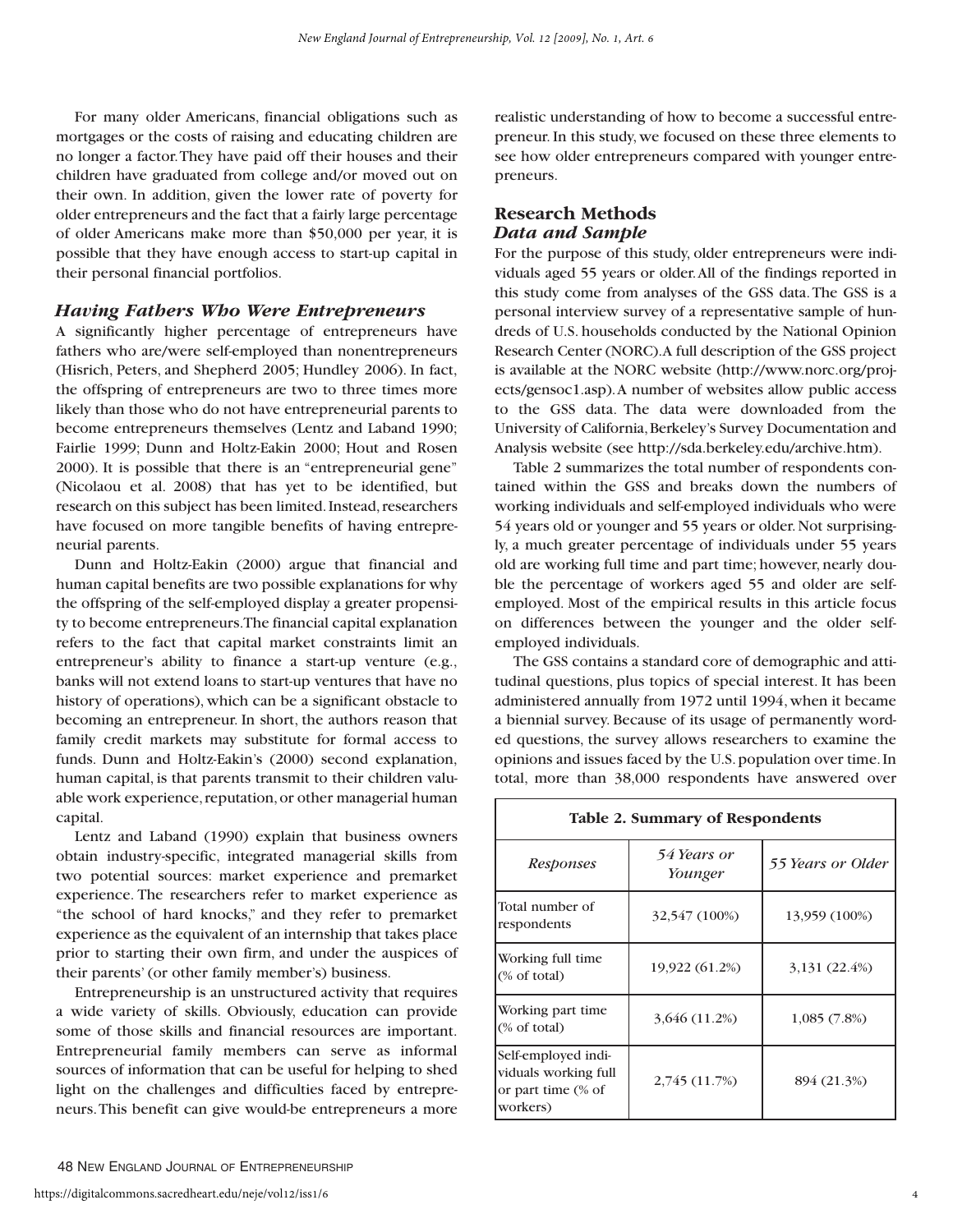3,260 different questions since the survey's inception (NORC 2007).

I studied the differences between older entrepreneurs (those age 55 and older) and other groups of entrepreneurs over the last several decades (data were available for respondents from 1972–2004). In this study, entrepreneurs are "selfemployed" respondents within the GSS. In this article, I refer to "entrepreneurs"as those individuals who were identified as "self-employed" in the GSS. The terms "self-employed" and "entrepreneurs"are used interchangeably in this article.This is consistent with prior entrepreneurship studies (e.g.,Bingham and Melkers 1989; Butler and Herring 1991; Hout and Rosen 2000).The statistical methods utilized in this study include ttests, chi-square tests and logistic regression analyses.

#### **Results**

As a first test, I tested for changing participation in the workforce over the last four decades. Table 3 illustrates the fact that a greater number of workers from both age categories are now working full or part time. In the 1970s, about 63 percent of individuals under 55 years old worked. For those above 55, just more than 30 percent worked.Today, 76.1 percent of individuals under 55 and nearly 35 percent of people 55 or older are now working.The changes are likely a result of increasing numbers of women in the workforce and the fact that Americans are living longer, healthier lives.

| Table 3. Percentage of Respondents Working<br><b>Full or Part Time by Decade</b> |                        |                   |
|----------------------------------------------------------------------------------|------------------------|-------------------|
| Decade                                                                           | 54 Years or<br>Younger | 55 Years or Older |
| 1970s                                                                            | 62.9%                  | 30.6%             |
| 1980s                                                                            | 72.4%                  | 27.9%             |
| 1990s                                                                            | 77.6%                  | 29.5%             |
| 2000s                                                                            | 76.1%                  | 34.8%             |

Among those who are working full time or part time, individuals aged 55 or older are much more likely to be selfemployed (see Table 4). Older, working Americans are twice as likely to be entrepreneurs as their younger counterparts. Interestingly, there has been little change in the percentage of younger and older working Americans who choose entrepreneurship over the last 40 years. About 10 to 12 percent of workers under 55 are self-employed,while 20 to 23 percent of those over 55 choose entrepreneurship.As Americans age and a greater number of older individuals stay in the workforce, it is likely that the number of older entrepreneurs will increase more rapidly than the number of younger entrepreneurs.

It is interesting to note that older workers are more satisfied with their financial situations and with their jobs than

| Table 4. Percentage of Self-Employed Respondents<br>Working Full or Part Time by Decade |                        |                   |
|-----------------------------------------------------------------------------------------|------------------------|-------------------|
| <b>Decade</b>                                                                           | 54 Years or<br>Younger | 55 Years or Older |
| 1970s                                                                                   | 9.5%                   | 20.4%             |
| 1980s                                                                                   | 12.9%                  | 20.2%             |
| 1990s                                                                                   | 12.1%                  | 22.2%             |
| 2000s                                                                                   | 11.5%                  | 22.8%             |

younger workers (see Table 5). However, both groups of entrepreneurs are even more satisfied than those working for others, in terms of their financial situations and jobs. Older entrepreneurs report no significant difference in income than younger entrepreneurs but both older and younger entrepreneurs earn more than those who work for others. Younger entrepreneurs are significantly more satisfied with their financial situations than are younger nonentrepreneurs. However, older entrepreneurs are significantly more satisfied than younger entrepreneurs—even though they report no difference in income. In addition, while both older and younger entrepreneurs appear equally satisfied with their jobs, they are both more satisfied than their working counterparts.

Turning attention to the importance of education and having a self-employed father, we find that both are important to becoming an entrepreneur.To test these, two separate multinomial logistic regression analyses were conducted—one for individuals younger than 55 years and one for 55 and older individuals (see Table 6). Multinomial logistic regression is appropriate for this part of the study because the dependent variable (self-employment) is a categorical variable.

Although neither model had very high pseudo *R2* values,

| Table 5. Financial Conditions and<br><b>Job Satisfaction of Respondents</b> |           |           |           |                                                                                                 |
|-----------------------------------------------------------------------------|-----------|-----------|-----------|-------------------------------------------------------------------------------------------------|
| <i>Item</i>                                                                 | Non-Ent.  | Ent.      | Ent.      | Non-Ent.<br>$(54$ - years) <sup>a</sup> $(54$ - years) $(55+)$ ears) $(55+)$ ears) <sup>b</sup> |
| Satisfaction<br>with financial<br>situation <sup>c</sup>                    | $2.06***$ | $1.90***$ | $1.73***$ | 1.77                                                                                            |
| Job satisfac-<br>tiond                                                      | $1.78***$ | 1.45      | 1.39      | $1.53***$                                                                                       |
| Respondent<br>income <sup>e</sup>                                           | 8.94***   | 10.33     | 10.25     | 8.74***                                                                                         |

\*\*\* p<.001

a Significance of difference to entrepreneurs 54 years old or younger.

b Significance of difference to entrepreneurs 55 years old or older.

c Satisfaction with financial situation, 3-point scale (1=satisfied to 3=not sat.).

d Job Satisfaction, 4-point scale (1=very satisfied to 4=very dissatisfied).

e Income was measured using categorical items for income ranges.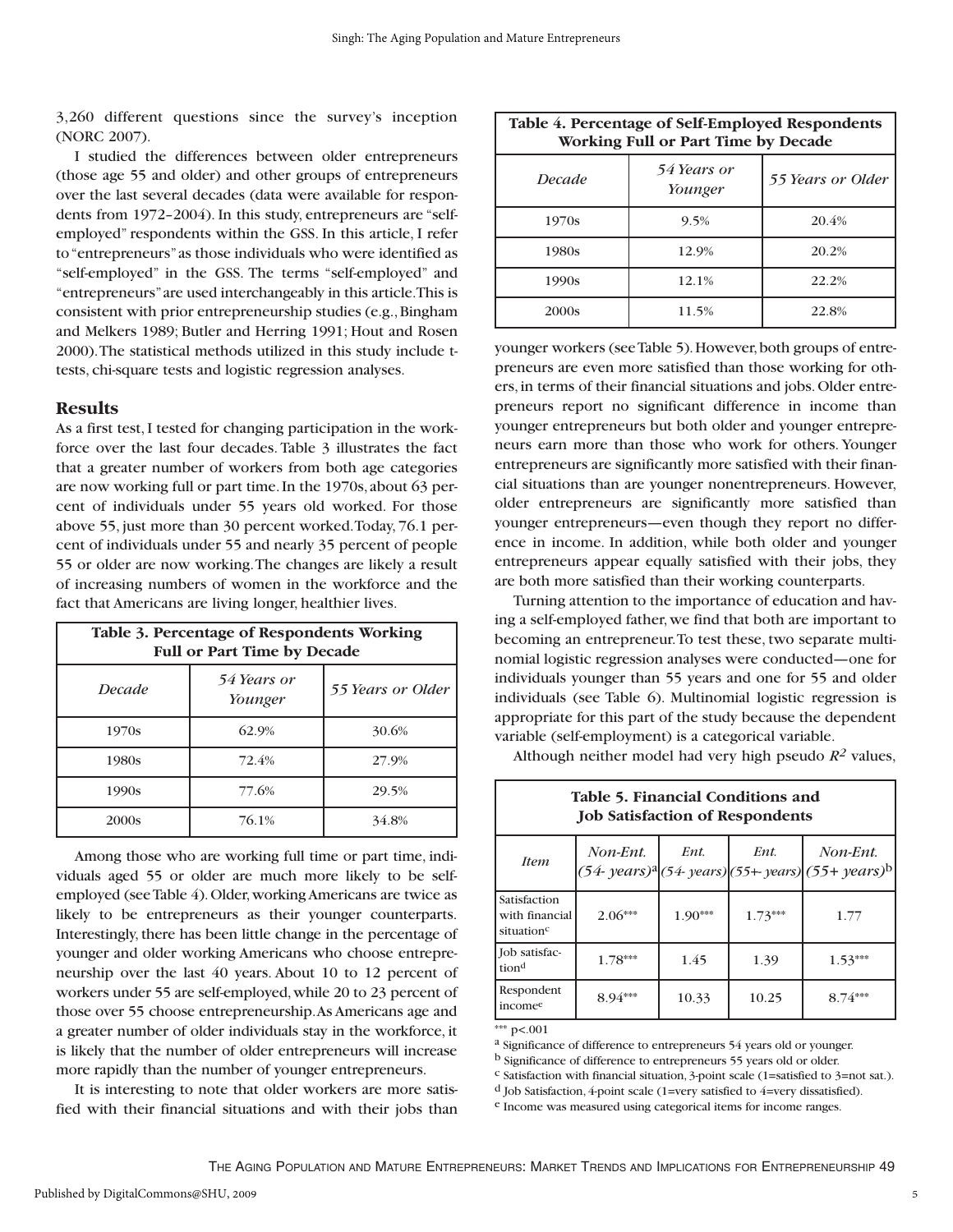| Table 6. Logistic Regression Results |                        |                   |  |
|--------------------------------------|------------------------|-------------------|--|
| for Self-Employment                  |                        |                   |  |
| Independent<br><b>Variables</b>      | 54 Years or<br>Younger | 55 Years or Older |  |
| Intercept                            | $-2.403***$            | $-2.034***$       |  |
| Self-employed father                 | $.756***$              | .746***           |  |
| High school degree                   | .047                   | $-132*$           |  |
| 4 Years of College                   | $.199***$              | $.450***$         |  |
| Decade-1970s                         | $-391***$              | $-0.049$          |  |
| Decade-1980s                         | .028                   | $-063$            |  |
| Decade-1990s                         | .048                   | $-.096$           |  |
| Model chi-square                     | 391.95***              | 234.18***         |  |
| CoxSnell $R^2$                       | .015                   | .021              |  |
| Nagelkerke $R^2$                     | .031                   | .037              |  |

<sup>\*</sup>p<.05 \*\*\* p<.001

Notes: Numbers in the cells are the exponentiated coefficients. Since the decade variable involves four groups (1970s, 1980s, 1990s, and 2000s), the decade variables are the dummy variables representing those four groups that use the 2000s as the reference category.

the variable significance levels show that for both older and younger entrepreneurs, having a self-employed father was positively and significantly related to becoming selfemployed. For older entrepreneurs (but not for younger entrepreneurs), having a high school diploma made them less likely to choose self-employment. However, having four years of college education was positively and significantly related to becoming self-employed for both groups.This relationship was even more pronounced for older entrepreneurs. Thus, it appears that education plays an even more important role for older entrepreneurs than for younger entrepreneurs.

Again we can see that, over time, there has been no real change in the self-employment rate of older entrepreneurs, but the results indicate that during the 1970s, younger individuals were significantly less likely to become self-employed when compared to the 2000s. This is consistent with the results shown in Table 4.

An additional chi-square test was conducted to see if older and younger entrepreneurs differed with respect to having a self-employed father.The results in Table 7 clearly show that having an entrepreneurial father made all of the respondents much more likely to become an entrepreneurs themselves. However, older entrepreneurs were much more likely to have self-employed fathers than younger entrepreneurs.

Finally, the mean levels of educational attainment showed that younger individuals were significantly more likely to have achieved higher levels of education (see Table 8). Respondents who were younger than 55 years achieved almost two additional years of education than those individ-

| Table 7. <i>Chi</i> -Square Test of Importance<br>of Having a Self-Employed Father |               |               |                                                       |
|------------------------------------------------------------------------------------|---------------|---------------|-------------------------------------------------------|
|                                                                                    |               |               | 55 and Older Father Status Self-Employed Someone Else |
| N <sub>0</sub>                                                                     | Self-employed | 941 (18.8%)   | 4,057(81.2%)                                          |
|                                                                                    | Someone else  |               | 1,418 (9.7%) [13,220 (90.3%)]                         |
| <b>Yes</b>                                                                         | Self-employed | $417(29.1\%)$ | 1,015 (70.9%)                                         |
|                                                                                    | Someone else  | 381 (17.2%)   | 1,838 (82.8%)                                         |

The *chi*-square test revealed significant differences at the p<.001 level.

uals who were older than 55.The mean figures also show that younger individuals averaged more than a high school diploma (12 years of education is equivalent to graduating from high school). However, older entrepreneurs averaged 1.2 years of education more than all older respondents, compared to the less than 0.6 year difference between younger entrepreneurs and all younger respondents. This narrowed the gap with younger entrepreneurs by nearly a year and again shows that education plays a larger role for older entrepreneurs. That is, those older individuals who have more education are more likely to become entrepreneurs than younger individuals.

#### **Discussion**

The empirical results in this study show how quickly the U.S. population is aging and they also show that a greater percentage of older workers choose to become entrepreneurs when compared to younger workers.This has remained consistently true over the last four decades.These data suggest that the growth rate of older entrepreneurs is likely to be among the fastest of any age group of entrepreneurs.This is why I argue that older entrepreneurs represent an important and growing subset of all entrepreneurs, but as I also point out, little research has been conducted on this unique and growing group.

Clearly both education and having a self-employed father was important to the entrepreneurs in this study.This is con-

| Table 8. Average Number of Years of Education |            |            |  |
|-----------------------------------------------|------------|------------|--|
| <b>Respondents</b>                            | Younger    | Older      |  |
| All respondents                               | $13.15***$ | $11.35***$ |  |
| Self-employed<br>individuals                  | $13.71***$ | 12.54***   |  |

\*\*\*p<.001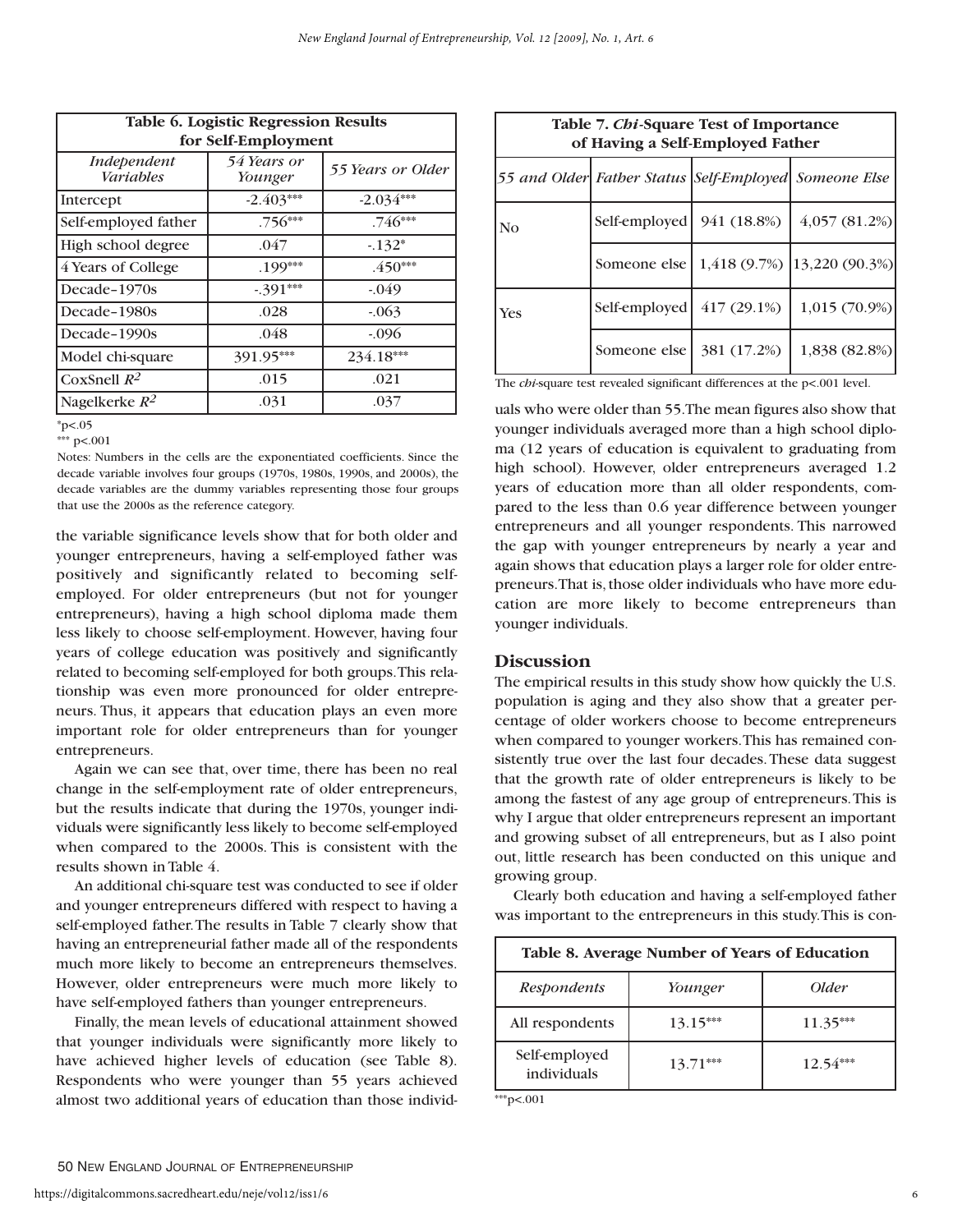sistent with prior findings in the literature; however, the results seem to show that these factors were significantly more important to older entrepreneurs. Older individuals are less likely to have a college degree than younger individuals, but for those individuals aged 55 and older with a college degree, the multinomial logistic regression results indicate that they are more than two times as likely to become an entrepreneur.

As far as the importance of having an entrepreneurial father, the chi-square analyses showed that older entrepreneurs are 10 percent more likely to have had a self-employed father than younger entrepreneurs (significant at the p<.001 level). Given the educational differences between older and younger individuals,and the finding that a greater percentage of working people over the age of 55 choose self-employment, the importance of having a self-employed father may be more of an antecedent to new venture creation for older workers. It is possible that work experience compensates for the lower education level, but being able to draw on the knowledge, skills, and mentoring of a self-employed father is also likely to help older entrepreneurs found their new venture start-ups.

The issue of capital does not seem to be any more (or less) of a factor for older entrepreneurs than for entrepreneurs in general. Government statistics show that older Americans have diverse economic backgrounds similar in many respects to the general population. There was no difference in the reported income levels of younger versus older entrepreneurs, but both sets of entrepreneurs reported higher incomes than their respective comparison groups of working individuals (those who worked for others). However, older entrepreneurs indicated that they were significantly more satisfied with their financial situations than younger entrepreneurs.The reasons for this difference are unclear. It may be that younger workers have to worry about family obligations (e.g., children's education, feeding a family), while older entrepreneurs are more likely to live in "empty nest" households. Or perhaps younger entrepreneurs simply have higher expectations. Future research is needed to better understand the reason(s) for this difference.

Finally, the results of this research suggest that there are significant economic benefits to promoting entrepreneurship. Encouraging and promoting entrepreneurship among the elderly may help alleviate some of the growing pressures on retirement savings as greater numbers of Americans live longer. Entrepreneurship among the elderly may also help reduce the reliance on Social Security benefits for income. Concerns about the long-term solvency of Social Security and the fact that Americans' retirement savings will have to go a longer way point to the need for new and innovative solutions for older Americans to remain financially independent.

One possible way of spurring entrepreneurship among older Americans is through innovative education programs. Formal training and education programs may help older individuals better understand the steps and benefits of entrepreneurship.These can be used to overcome the lower education levels and can be particularly useful for those who did not have self-employed fathers. Universities and community colleges, as well as private training firms, can be entrepreneurial themselves by offering needed programs to this growing target market.In addition,public policy-makers may want to consider subsidies or offer tax incentives to start businesses. Given the changing demographics of the population as a result of aging, future economic growth and prosperity at the local, state, and national levels will increasingly require increased productivity from this segment of society. Even a 1 or 2 percent increase in the entrepreneurial new venture creation rate among the elderly would result in tens of thousands of new jobs for the economy. Obviously, it would have a significant positive impact on American society.

#### *Future Research Directions*

One of the goals of this article is to discuss older entrepreneurs to make researchers aware of their growing importance to society and some of their unique qualities. This group of entrepreneurs is likely to grow, perhaps even more rapidly than any other group of entrepreneurs, but very little is known about them.With so many research questions that need to be answered with respect to older entrepreneurs it is hard to know where to begin. Even basic questions remain unanswered, such as just how much of a financial contribution do older entrepreneurs make? How many Americans do they employ, and when hiring, are they more likely to hire older individuals? What types of businesses do they start and what are their financial goals? Unfortunately, the GSS data did not include any information about the types of firms founded by the entrepreneurs in this study, nor did it have any information on the financial performance of those firms.

It would appear that the older entrepreneurs in this study are largely satisfied with their financial situations,but it could be that they are already financially secure and are simply pursuing small entrepreneurial ventures as a hobby to while away their time. Or, they may be building the next great American company.These older entrepreneurs are also within the large, rapidly retiring "baby boomer" generation. This personal experience gives them the ability to better recognize the needs and desires of those within this target market. However, I could not test whether this was the case.That is, were they focusing their entrepreneurial ventures on older individuals or on the overall population? Research is needed to better understand the target markets for older entrepreneurs' ventures.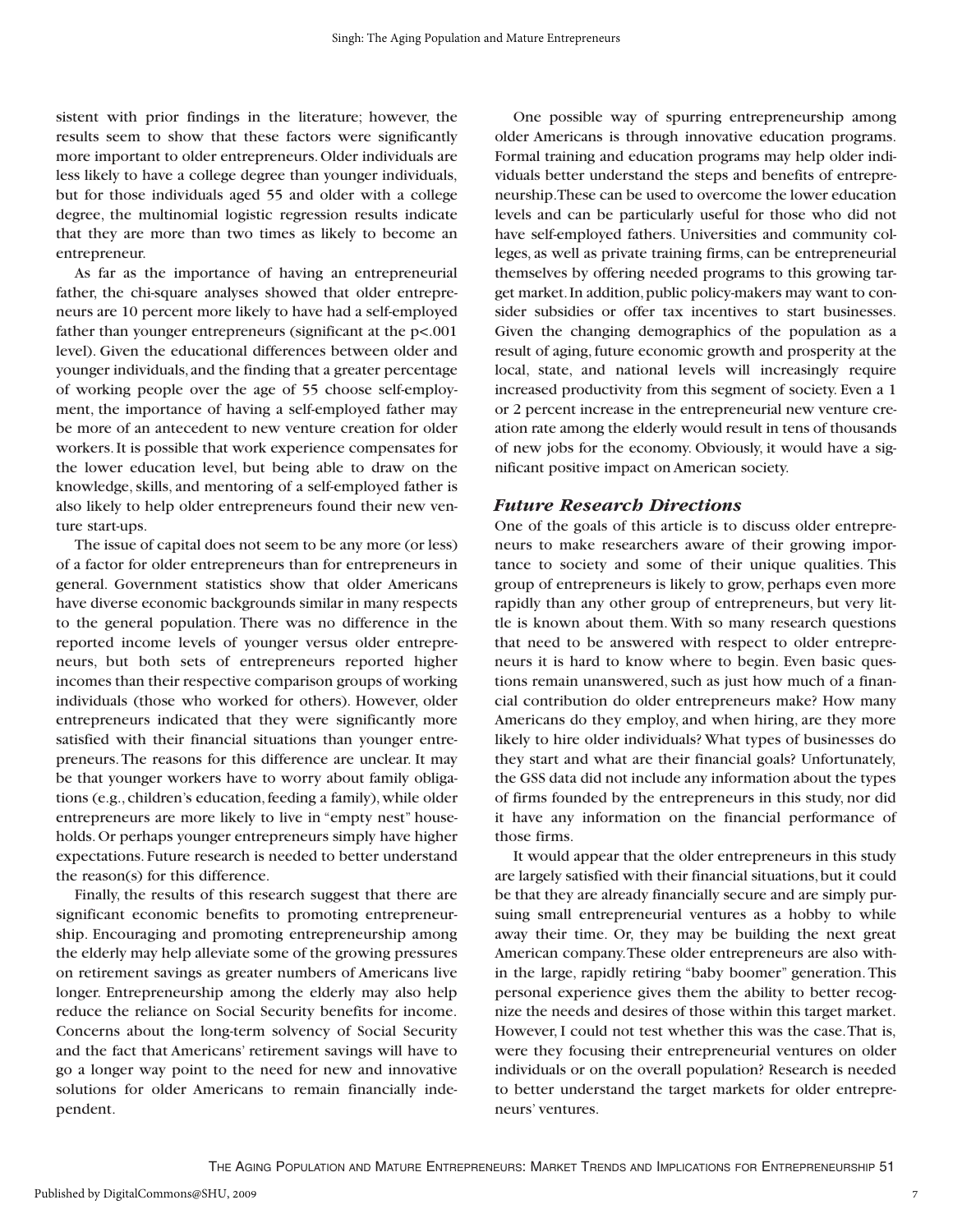Another interesting question is: How much risk do they tolerate and how does it compare to younger entrepreneurs? This may tell us something about the types of businesses and the amount of personal investment these entrepreneurs are willing to make. I divided the GSS respondents into just two groups—those over 55 and those under 55. It may be that dividing the population into three or four groups may yield more interesting and important findings. For example, younger entrepreneurs in their 20s may be willing to tolerate greater risk in pursuit of greater potential rewards because they know they have many years to overcome a financial loss. However, older entrepreneurs may not be willing to risk as much because they recognize that they do not have the same time to overcome financial losses.

Aside from the apparent economic benefits of entrepreneurship, there may be possible health benefits for older individuals. Staying intellectually and physically active may extend the length and the quality of life. For those who do not wish to work for others, starting and operating a new venture may give them the mental and physical stimulation they may otherwise not get. Studying the longevity and quality of living for older entrepreneurs versus other groups of older nonentrepreneurs may provide interesting findings. Although it is not reported in any of the earlier tables, the GSS data revealed that the mean age for the older entrepreneurs was 67.7 years. This was significantly (p<.05) older than the mean age for the population of older people in general (67.2 years).This result is consistent with the idea that entrepreneurship can help people live longer. However, because the GSS data are cross-sectional, we cannot deter-

mine causality. It may be that people who are healthier and who live longer are the ones who engage in entrepreneurship.Again, further research is required.

One final suggestion would be to see if older entrepreneurs have any benefits as a result of their added years of work experience,or with respect to their personal social networks? They may have learned more in the school of "hard knocks" and as a result of their more extensive work experience, they may have added access to financial and human capital through their social networks.These are just some of the many empirical questions that are ripe for study.

#### **Conclusion**

This study makes an important contribution to the entrepreneurship literature by introducing and drawing attention to an important and relatively understudied area of research entrepreneurship among older Americans. It is one of the only studies that I am aware of that focuses on this unique group of entrepreneurs.As discussed in this article, there are significant societal and economic benefits to promoting entrepreneurship within the older population of Americans. However, the simple fact is that as the population ages, greater numbers of older entrepreneurs will emerge. It is important for scholars to recognize the trend and the benefits of studying this group of entrepreneurs. There is much future research, particularly longitudinal research, needed to further develop the theory in this important area. Through the data analysis and discussion here, I hope that researchers will be able to further build theoretical frameworks to test hypothesized relationships in the future.

#### **Acknowledgments**

An earlier version of this article was presented at the 2007 UIC Symposium on Marketing and Entrepreneurship.

#### **References**

- Bates,T. 2000. Financing the development of urban minority communities: Lessons of history. *Economic Development Quarterly* 14(3): 227–242.
- Bates,T. 2006.The urban development of black-owned business. *Journal of the American Planning Association* 72(2): 227–237.
- Bingham, R. D., and J. E. Melkers. 1989. Entrepreneurs in America:Are they really a different breed? *Environment and Planning C: Government and Policy* 7: 411–422.
- Blanchflower, D., and A. Oswald. 1998.What makes and entrepreneur? *Journal of Labor Economics* 16: 26–61.
- Bosworth, B., and G. Burtless. 1997. Budget crunch: Population aging in rich countries. *The Brookings Review* 15(3): 10–15.
- Butler, J. S., and C. Herring. 1991. Ethnicity and entrepreneurship in America:Toward an explanation of racial and ethnic group variables in self-employment. *Sociological Perspectives* 34: 79–94.
- Clark, B., C. Davis, and V. Harnish. 1984. Do courses in entrepreneurship aid in new creations? *Journal of Small Business Management* 22(2): 26–31.
- DiMaggio, P. J. 1995. Comments on "What theory is not."*Administrative Science Quarterly* 40(3): 391–397.
- Dunn,T., and D. Holtz-Eakin. 2000. Financial capital, human capital, and the transition to self-employment: Evidence from intergenerational links. *Journal of Labor Economics* 18(2): 282–305.